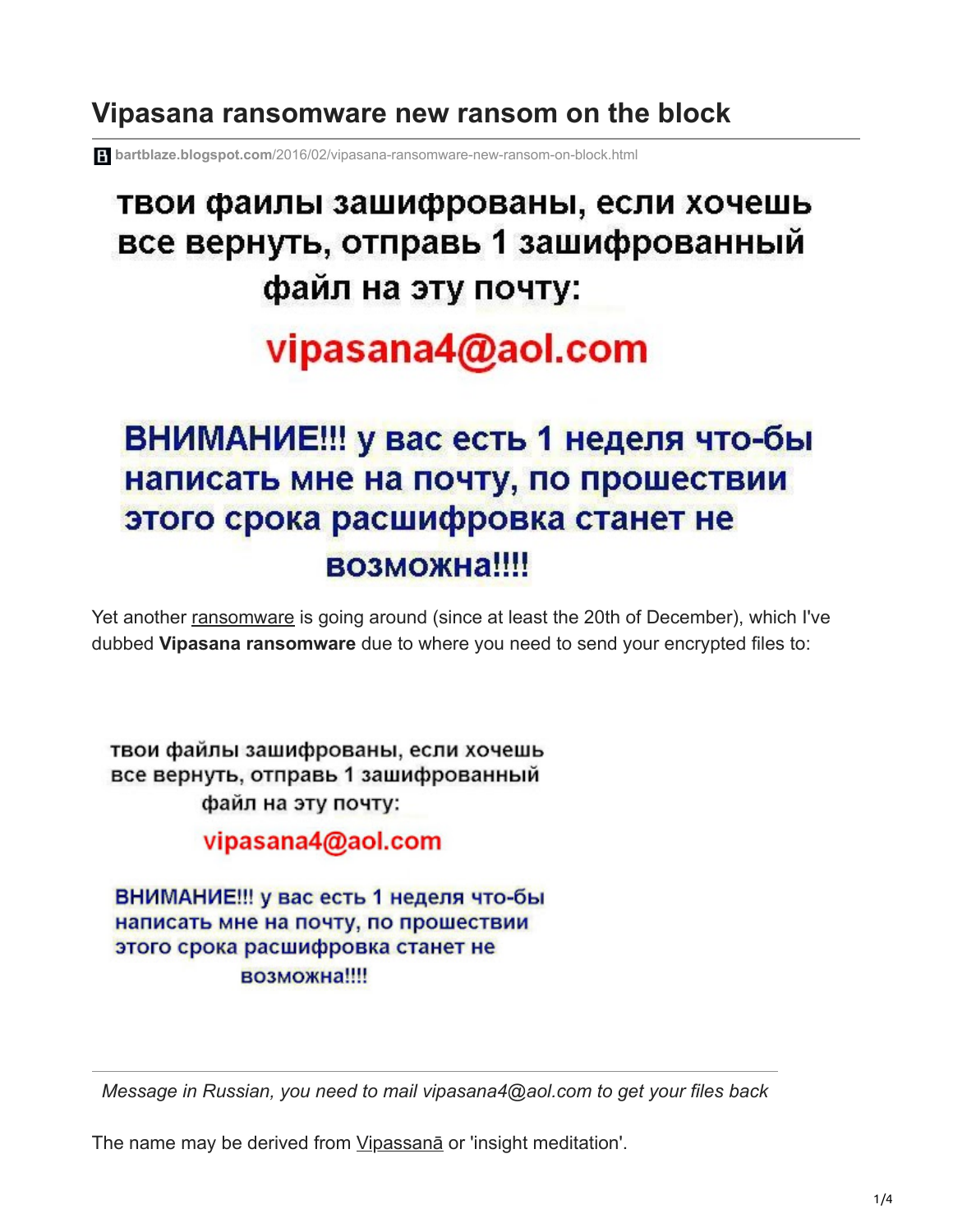The message in Russian reads:

твои файлы зашифрованы, если хочешь все вернуть, отправь 1 зашифрованный файл на эту почту:

vipasana4@aol.com

ВНИМАНИЕ!!! у вас есть 1 неделя что-бы написать мне на почту, по прошествии этого срока расшифровка станет не возможна!!!!

Translated:

*Your files are encrypted, if you want them all returned, send 1 encrypted file to this email:*

*vipasana4@aol.com*

*ATTENTION!!! you have 1 week to send the email, after this deadline decryption will not be possible !!!!*

It seems these ransomware authors first want you to send an email before requiring any other action, rather than immediately (or in a certain timeframe) paying Bitcoins to get your files back. In this sense, their technique is novel. Instead of the usual 24/48/72h to pay up, they give you a week.

Do not be fooled: this does **not** make them 'good guys' in any way, they encrypted your files and as such are criminals.

Search results for vipasana4@aol.com are non-existent, with the exception of one victim hit by this ransomware:



**AMM - Auto Media Management** December 29, 2015 · @

Our mainline server has been hacked by a Ransom Trojan which breached our firewall and security system turning off our firewall from within to enter and all data files were encrypted rendering them useless unless we pay some criminal a small fortune which is simply not happening. It is now being dealt with by the Fraud Squad. We have found the hackers footprint and having tracked their activities to date we believe no ones personal data has been compromised. The hackers program titles are EBESUCHER, VECCA & BERTRAND and email addresses are Johnmen.24@aol.com and Vipasana4@aol.com if you receive or see anything with these DELETE.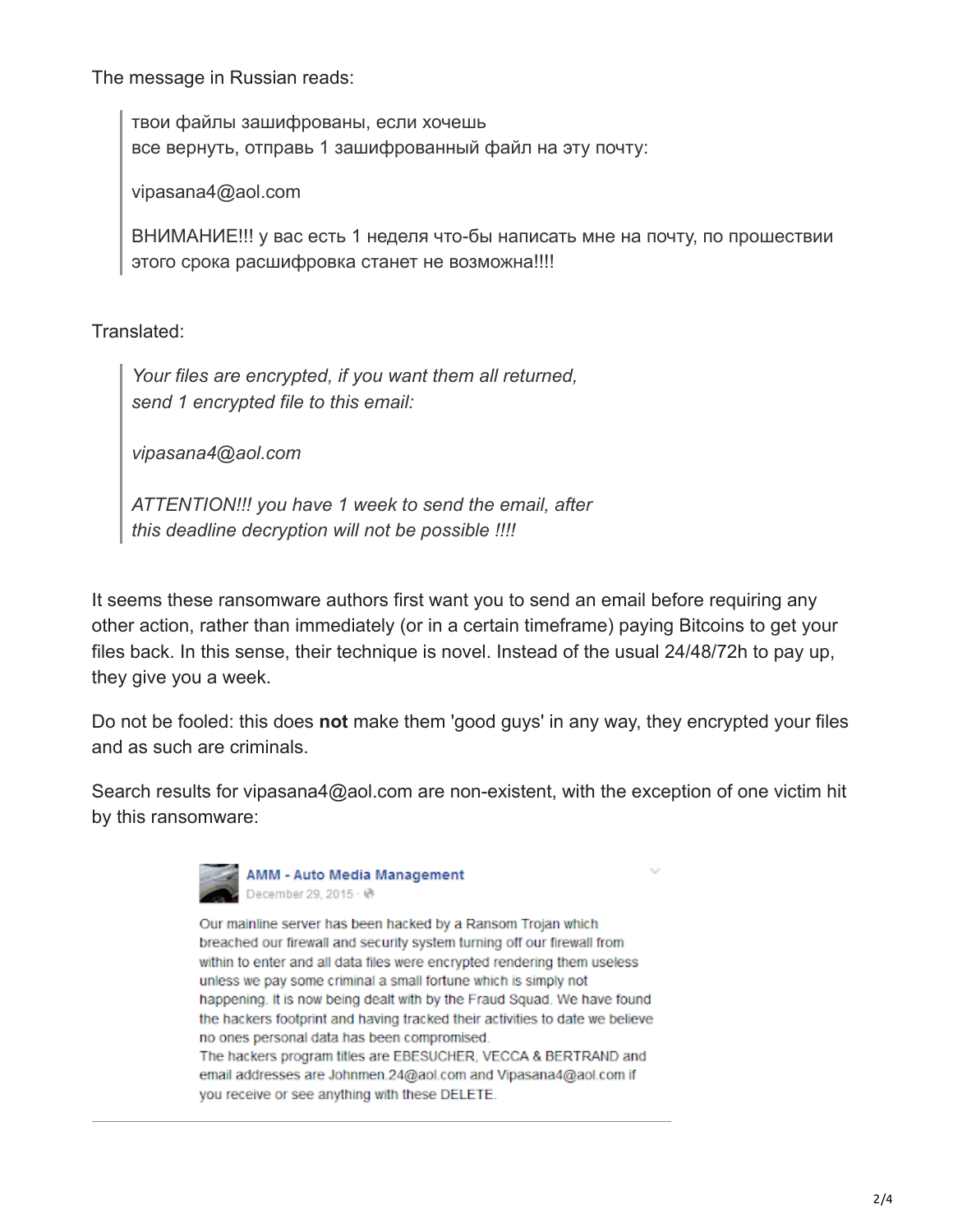#### Email addresses used in this specific ransomware campaign: **johnmen.24@aol.com vipasana4@aol.com**

Files will be encrypted and renamed following below naming convention: *email-vipasana4@aol.com.ver-CL 1.2.0.0.id-[ID]-[DATE-TIME].randomname-[RANDOM]. [XYZ].CBF*

Where [XYZ] is also a random 'extension', the real extension is **.cbf**

ver-CL 1.2.0.0 may refer to the version number of the ransomware, indicating there are older versions as well.

#### Targeted file extensions:

*.r3d, .rwl, .rx2, .p12, .sbs, .sldasm, .wps, .sldprt, .odc, .odb, .old, .nbd, .nx1, .nrw, .orf, .ppt, .mov, .mpeg, .csv, .mdb, .cer, .arj, .ods, .mkv, .avi, .odt, .pdf, .docx, .gzip, .m2v, .cpt, .raw, .cdr, .cdx, .1cd, .3gp, .7z, .rar, .db3, .zip, .xlsx, .xls, .rtf, .doc, .jpeg, .jpg, .psd, .zip, .ert, .bak, .xml, .cf, .mdf, .fil, .spr, .accdb, .abf, .a3d, .asm, .fbx, .fbw, .fbk, .fdb, .fbf, .max, .m3d, .dbf, .ldf, .keystore, .iv2i, .gbk, .gho, .sn1, .sna, .spf, .sr2, .srf, .srw, .tis, .tbl, .x3f, .ods, .pef, .pptm, .txt, .pst, .ptx, .pz3, .mp3, .odp, .qic, .wps*

I have sent over all necessary files to the good people over at [Bleeping Computer](http://www.bleepingcomputer.com/), as there may be a way to recover files. If so, I will update this post.

**Update - 12/02**: thanks to a tweet from [Catalin](https://twitter.com/campuscodi) this appears to be another version of so called "offline" ransomware, discovered by Check Point: ["Offline" Ransomware Encrypts Your Data without C&C Communication](http://blog.checkpoint.com/2015/11/04/offline-ransomware-encrypts-your-data-without-cc-communication/)

Note this is in fact a Cryakl variant.

Unfortunately, there doesn't appear to be a way to recover your files once encrypted. Your best best in trying to recover files is using a tool like [Shadow Explorer,](http://www.shadowexplorer.com/) which will check if you can restore files using 'shadow copies' or 'shadow volume copies'.

If that doesn't work, you may try using a data recovery program such as **[PhotoRec](http://www.cgsecurity.org/wiki/PhotoRec) or [Recuva](https://www.piriform.com/recuva)** 

#### **Conclusion**

Ransomware is, unfortunately, long from gone. Almost each week or month, new variants or totally new strains of ransomware are popping up. In this way, the first and foremost rule is:

#### **Create (regular) backups!**

For more prevention advise, see [here.](http://bartblaze.blogspot.com/2014/04/ransomware-q.html#preventiondisinfection)